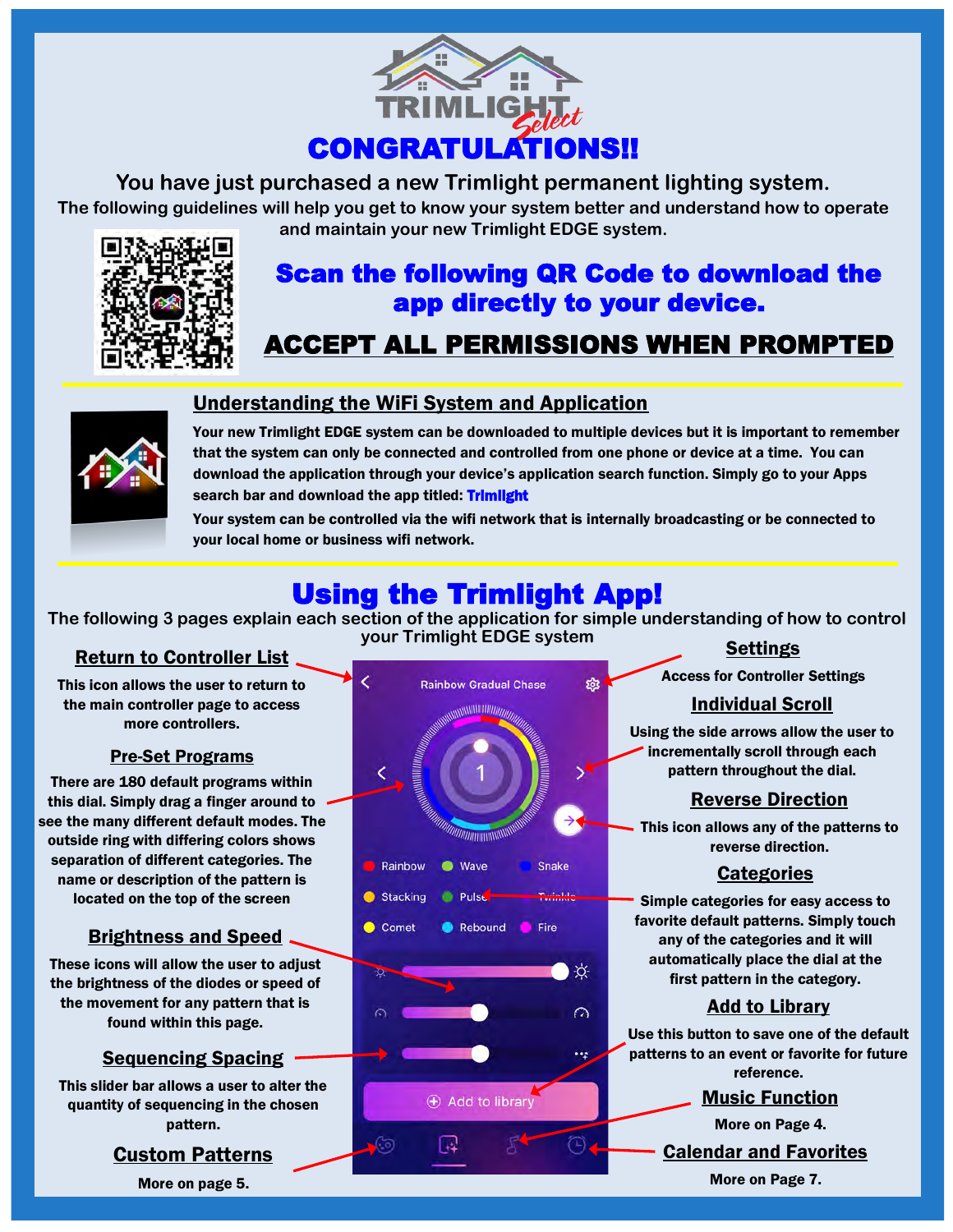

For any online capable features and functionality, Follow the prompts on the app to create an account.

#### Step #1

#### Step #2

Step #3

Push "Sign Up" and enter your password





hitt@amail.com

Enter your password for the account.

| Change password<br><  |           |
|-----------------------|-----------|
| <b>A</b> New Password | XX.       |
| Confirm Password      | $\bullet$ |
| Submit                |           |
|                       |           |
|                       |           |
|                       |           |
|                       |           |
|                       |           |
|                       |           |

# Pairing to a local WIFI Network

The following items must be considered prior to starting this process:

- 1. The location of the Trimlight Controller must have a very strong signal to the local wifi network. Check the signal bars on the device at the location of the controller to ensure it's strength. IF A POOR SIGNAL EXISTS at the controller location, there are 2 options;
	- A. Use a Wifi repeater on your network between the router and the Trimlight Controller.
	- B. Choose to operate the controller on the BLUE light setting by not connecting it to the local network.

Choosing option B will not allow the controller to receive periodic updates, Use Grouping feature, or Remote Access

2. If you have a mesh network or multiple access points on your network the controller will be connected to the closest one only. When the app is establishing a connection to each connected controller, the closer in proximity the mobile device is to the correct access point, the faster the connection will be made.

Once this process has been completed, the user will no longer need to use the Trimlight wifi signal to connect to the controllers. These steps are one way for connecting:



Step #3

Follow the prompts on the device to properly pair the controller to the internet. It is recommended to start with the MANUAL MODE.

# More pairing to a router tips found at TRIMLIGHT.COM/troubleshooting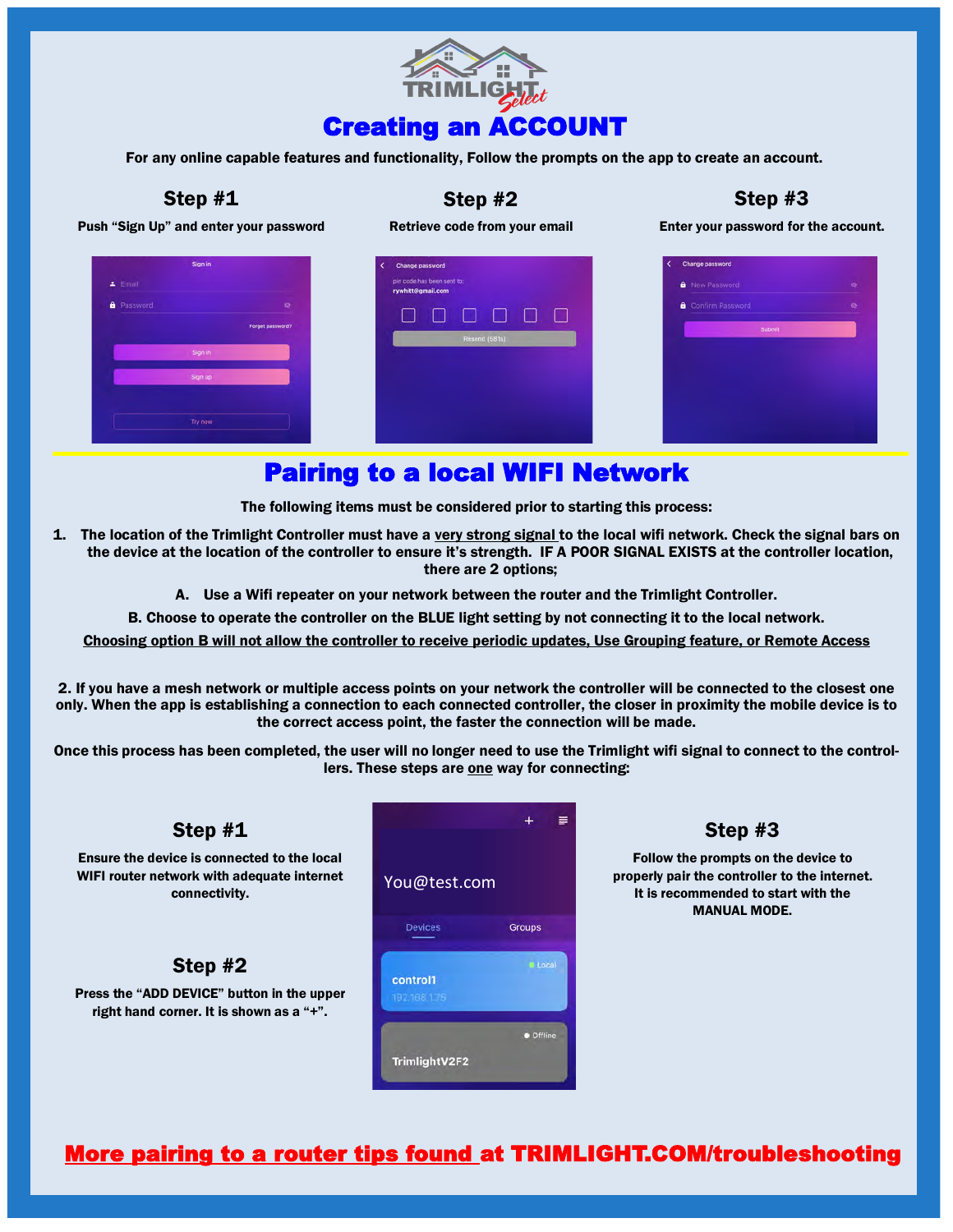

# **Setting Up a Group**

The following process allows a user to set up a group of controllers to all act as ONE. This feature requires multiple controllers. This feature will update all the controllers in the group to the same patterns, same timer events, or same calendar events as the MASTER controller. To delete any groups, push down and hold on the group that you would like to have edited.

#### Step #1

Push the "+" symbol on the top right corner and choose "ADD GROUP"

### Step #2

Assign a name to the group for easy reference.

### Step #4

Choose which controller you would like to have the MASTER controller that controls all the sub controllers.

# Step #5

Choose the assigned controller and make all programming edits and create desired timers and or calendar events.

# Step #3

Choose which controllers on your account that you would like to have work as ONE.

# Step #6

On the Group list, press the SYNC symbol on the group that you would like to run the selected program.

# **Settings**

The following settings are for programming the lights to operate properly in the most functional way. If an authorized dealer or installer sets this up, please do not adjust any of the settings without proper guidance.

#### Controller Name

This is the name of the controller that is currently connected. This name can be changed by accessing this box. The following settings may be needing adjustment if there are more than one controller on a system or on an account.

#### Pixel Assignment

This area will allow all the lights on each output to be assigned their address. Outputs are based on how the system was installed originally. These settings will be required to be accurate for the custom program page and for any of the zoning to function properly.

#### Remove Device

Scolling down will allow a user to remove a controller from the account

|        | <b>Settings</b>   |              |                |  |
|--------|-------------------|--------------|----------------|--|
|        | OFF               | MANUAL TIMER |                |  |
|        | O Name            |              | control1 >     |  |
|        | O RGB Order       |              | <b>RGB</b>     |  |
| $O$ IC |                   |              | <b>UCS1903</b> |  |
|        | O Port 1          |              | $[1, 600]$ >   |  |
|        | O Port 2          |              | [1, 600] >     |  |
|        | O Port 3          |              | [1, 600] >     |  |
|        | O Port 4          |              | [1, 600] >     |  |
|        | $\bigcap$ Varejon |              | 16.27          |  |

#### Manual / Timer / Off

Toggle switch allows the following:

**Off** = Bypasses all timers and schedule and shuts off the lights

Manual = Manually controls the lights

**Timer** = Puts the controls into timer mode so they will come on and off with any timers or schedules automatically.

#### RGB Order

Most Trimlight systems are designed as an RGB order. Only in rare occurrences will this be different. Please ensure this is always RGB

#### IC Type

Standard IC types with a Trimlight system are UCS1903. This should be the default mode

#### Version

This is the current Firmware software on the controller, periodically checking for newest updates is recommended. Must be connected to the local network for this feature.

# More pairing to a router tips found at TRIMLIGHT.COM/troubleshooting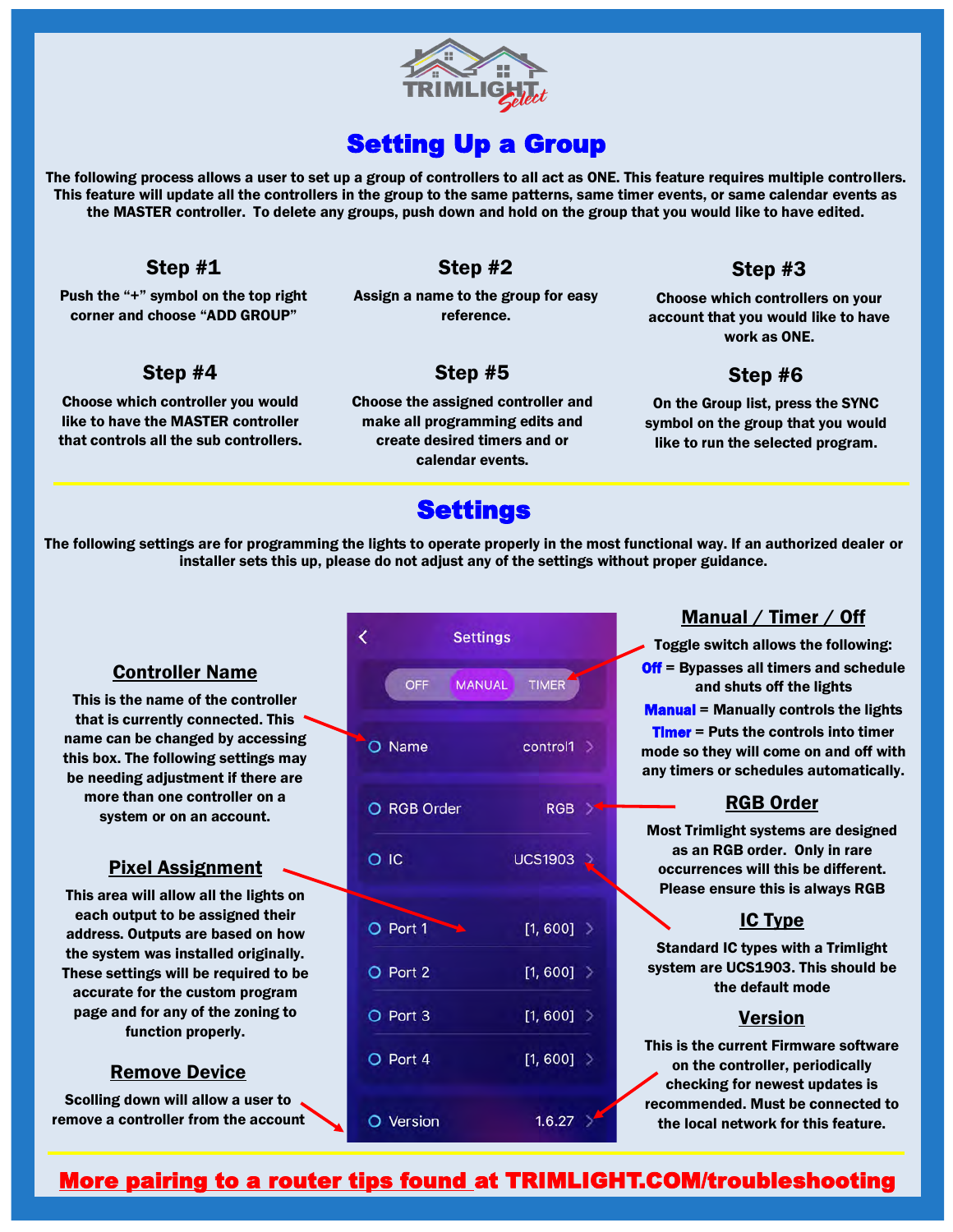

# Music Functions

The Music function can only be used while the phone is connected directly to the local network. This feature will not work while in ONLINE mode. If the device is not connected to the correct local WIFI access point, the music screen will result in a "Not available" screen.

#### PATTERN OPTIONS

There are 18 different patterns for the system to react to the music. Some patterns have sequencing options, others have color options for the user. Slide right and left for options.

#### Sequencing Length

This slider allows the user to adjust the sequencing length of the lights. Adjusting the bar to the right will result in longer runs of the color before being affected by the music. While adjusting the slider to the left will have smaller runs affected by the music. This is only an option on select patterns.



#### Music Sensitivity

This slider bar allows the user to adjust the sensitivity of the lights to how they react to the music that is playing.

#### Color Choosing

Using a finger to choose a preferred color, the user is able to choose the dominant color for the chosen pattern. This option is only available on a few of the patterns.

#### Player Mode

Choosing this mode will allow the user to choose music that is downloaded to the device directly as an MP3. This will not allow connection to any music streaming service or device specific play list. Examples of mediums that will not work in this function are: iTunes, Apple Music, Spotify, Pandora, Amazon Music, etc. This limitation is due to current copyright laws and regulations.

#### **Microphone**

Choosing this mode will allow the lights to react to any sound that is received through the current mobile device's microphone.

Examples of how to use this feature would be to place the mobile device near a speaker that is playing any music or sound. The lights will react to all sounds received through the microphone.

# **Auxiliary IN**

Choosing this mode will allow the lights to react to any sound that is received through an auxiliary port on the controller.

Examples of how to use this feature would be to place an Echo Dot or other Bluetooth Speaker that has an auxiliary port near the controller with an auxiliary cord connected between both hardware units.

# More pairing to a router tips found at TRIMLIGHT.COM/troubleshooting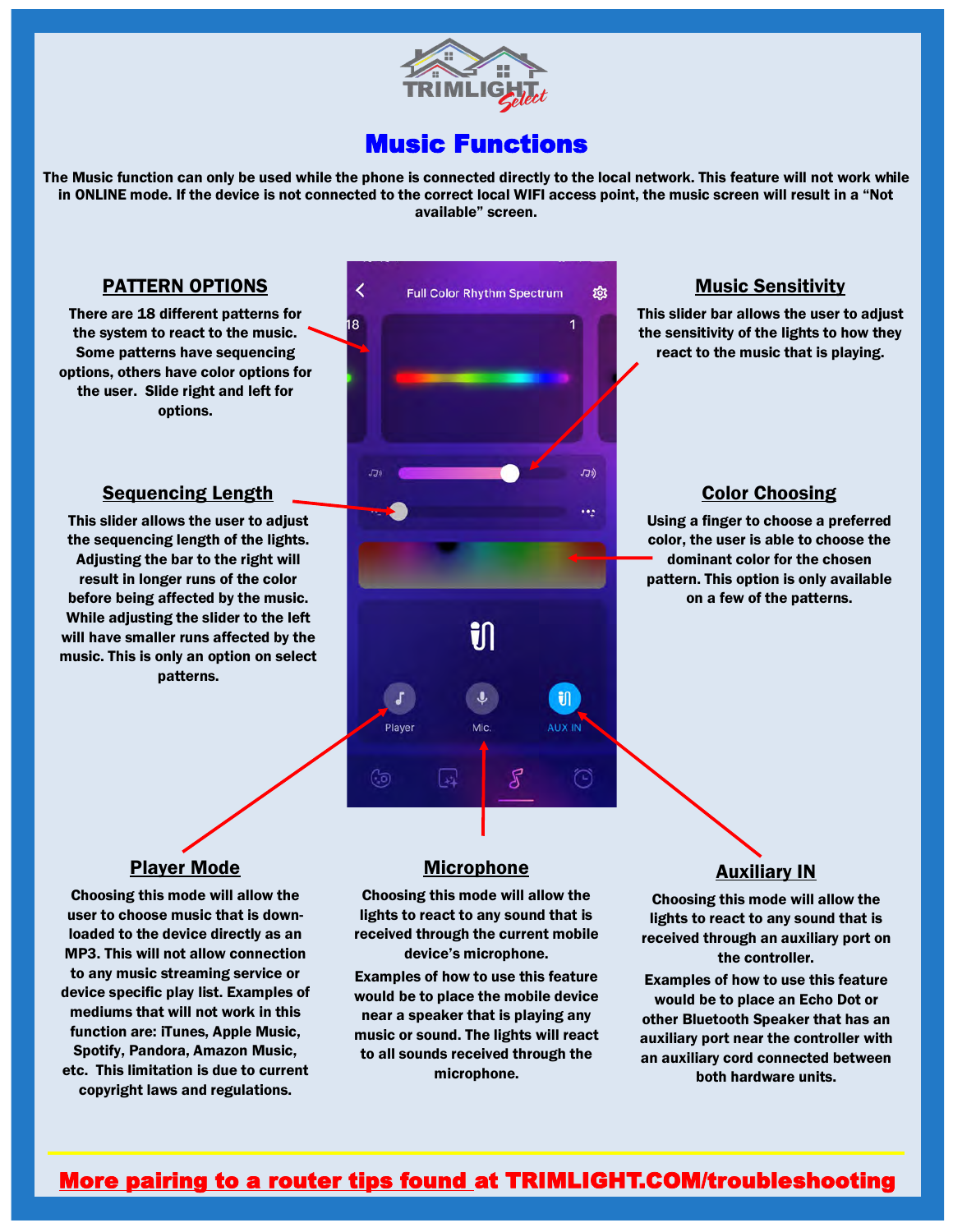

# Build Your Own Sequence

**The following chart shows the features and methods to build your own sequence for unlimited patterns.** 

# Color Options

All the colors outlined in the small gray line are all default colors and cannot be adiusted. All remaining colors are adjustable for dimming and color hue variations.

### Steps #1

Choose a holiday / pattern to adjust or create your own. Once the pattern is chosen, the pre-saved sequence appears. The user can easily drag any of the colors above down into any of the 30 slots within the sequence space.

### Steps #2

The user may choose any type of movement from the drop down menu for the pattern that was created in Step #1. For NO movement, choose STATIC

### Steps #3

To increase or decrease the brightness of the lights or the speed of which the patterns are moving.



# HINTS

Pulsing Light In the default patterns on the first page there are many pulsing light patterns. To create your own pulsing colors and patterns, try filling the entire sequence bar with the maximum amount of sequence numbers with your chosen color. Then have one sequence space for your chosen color that pulses through the

#### Wave & Comet Functions

When choosing either the Wave or Comet functions from the list of available pattern movements for a custom sequence, you must select more than 5 bulbs of each color to activate that sequence.

Example:



entire system.





Custom Colors Simply push and hold on any of the colors that are not inside the small gray lines to allow the user to adjust to any color within 16 million colors and hues.

# Zoning Option

Choosing the sequence dot with the "X" will allow all diodes in that sequence address to be permanently shut off during the use of this pattern.

### Sequence Quantities

The quantity of each color in the sequence can be adjusted by touching any of the spaces in the sequencing bar and entering the desired quantity on the number pad. If a blank is desired in the sequence, drag the BK color from the color spectrum into the sequencing bar. Each of the 30 spaces of the sequence bar can hold 90 address points. Use the drop down menu for access to all 30 spaces

Chase Patterns

Custom chase patterns can be tricky. The more blanks or numbers in the sequence bar, the more you are able to control the speed of the chasing program. The chase pattern will be very fast if only 1 of each is chosen. Choose a larger quantity of blanks or solid colors between a chasing color to achieve your desired speed and effect.

Example:



Only 5 RED moving through all green in the system

+90 +90 +90 +90 +90

Help tutorials and videos can be found at TRIMLIGHT.COM

+5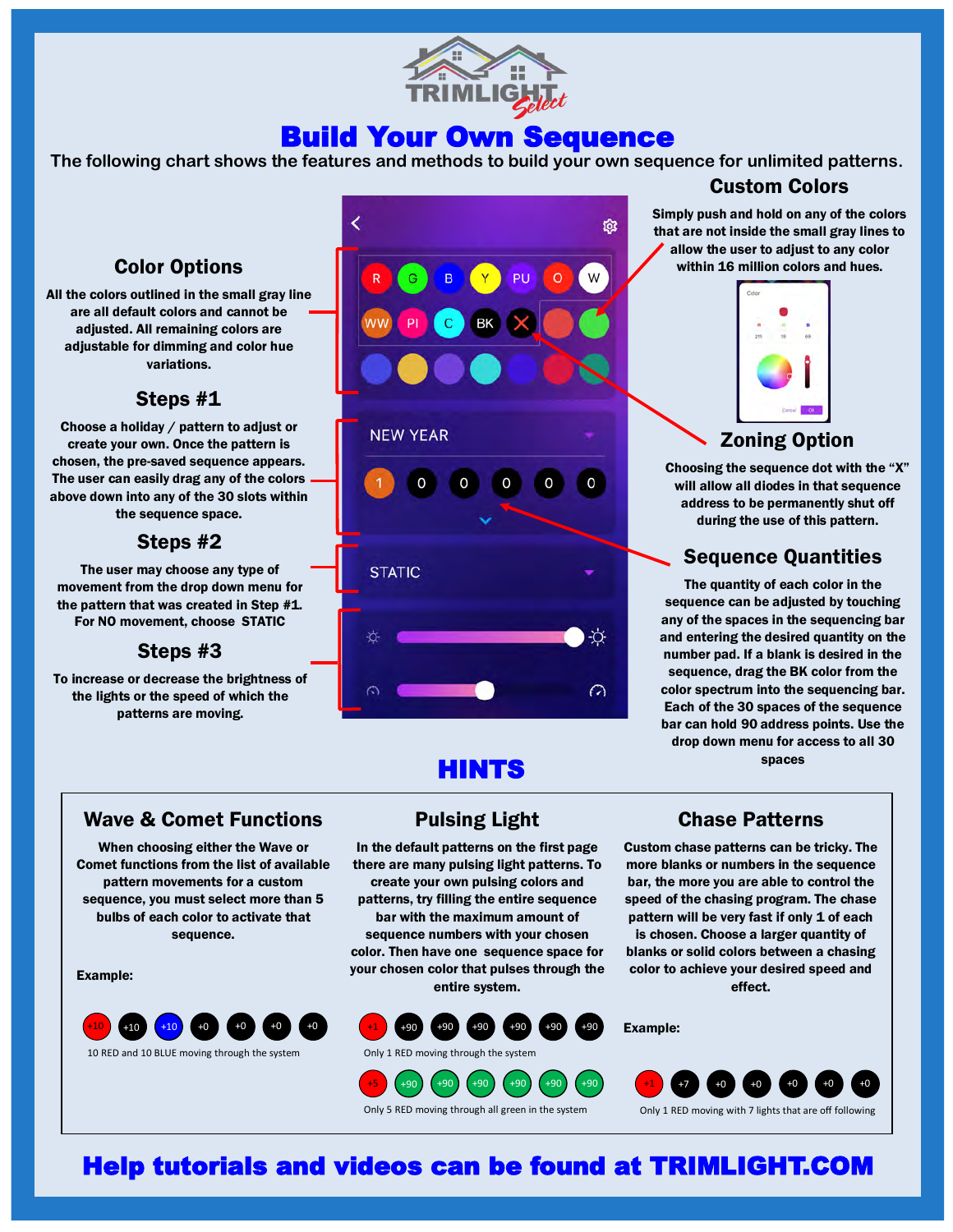

# Creating a Zoning Pattern

**The following describes how a user can create custom patterns that will zone areas of the system to help isolate areas that are not desired to operate when on that pattern. Individual light addresses are based on all lights that are on each output of the controller.** 

**Addressing those locations with different outputs is located on the settings page.** 

### Individual Outputs

Your system may have multiple outputs being used. Each light address can be entered into the output ports.

| O Port 1 | $[1, 150]$ >   |  |
|----------|----------------|--|
| O Port 2 | $[151, 275]$ > |  |
| O Port 3 | $[276, 322]$ > |  |
| O Port 4 | $[1, 600]$ >   |  |

In the above example, the first output controls all the lights for the lower section of the building. That output has light 1 through light 150. The 2nd output which is the upper story of the project has light 151 through light 275.



# Black Out Sequencing

Drag the sequencing dot with an "X" down into the sequencing pattern and assign the correct numbers to the areas that you want to not operate during that pattern or any movement. This feature allows the user to create a pattern that will isolate areas of the system that should not operate when that pattern is being used.

Examples could include:

- Isolating areas over windows that may keep residents awake at night.
- Isolating select areas for parties or other events when the rest of the system is not desired to be operating.
- Creating a pattern that "skips" a section of lights for a more dramatic effect during a running pattern.

# Example:

#### Isolated Front Peak To isolate the peak in this example picture the sequencing bar would look like the below example. This pattern selectively stops the lights from working over the middle gable with any pattern or

Example:



movement.

Light 1-26 will be RED Light 27-48 will be GREEN Light 49-67 will be OFF Light 68-93 will be BLUE Pattern will repeat the RED,GREEN, BLUE for the rest of the programmed lights.



# Help tutorials and videos can be found at TRIMLIGHT.COM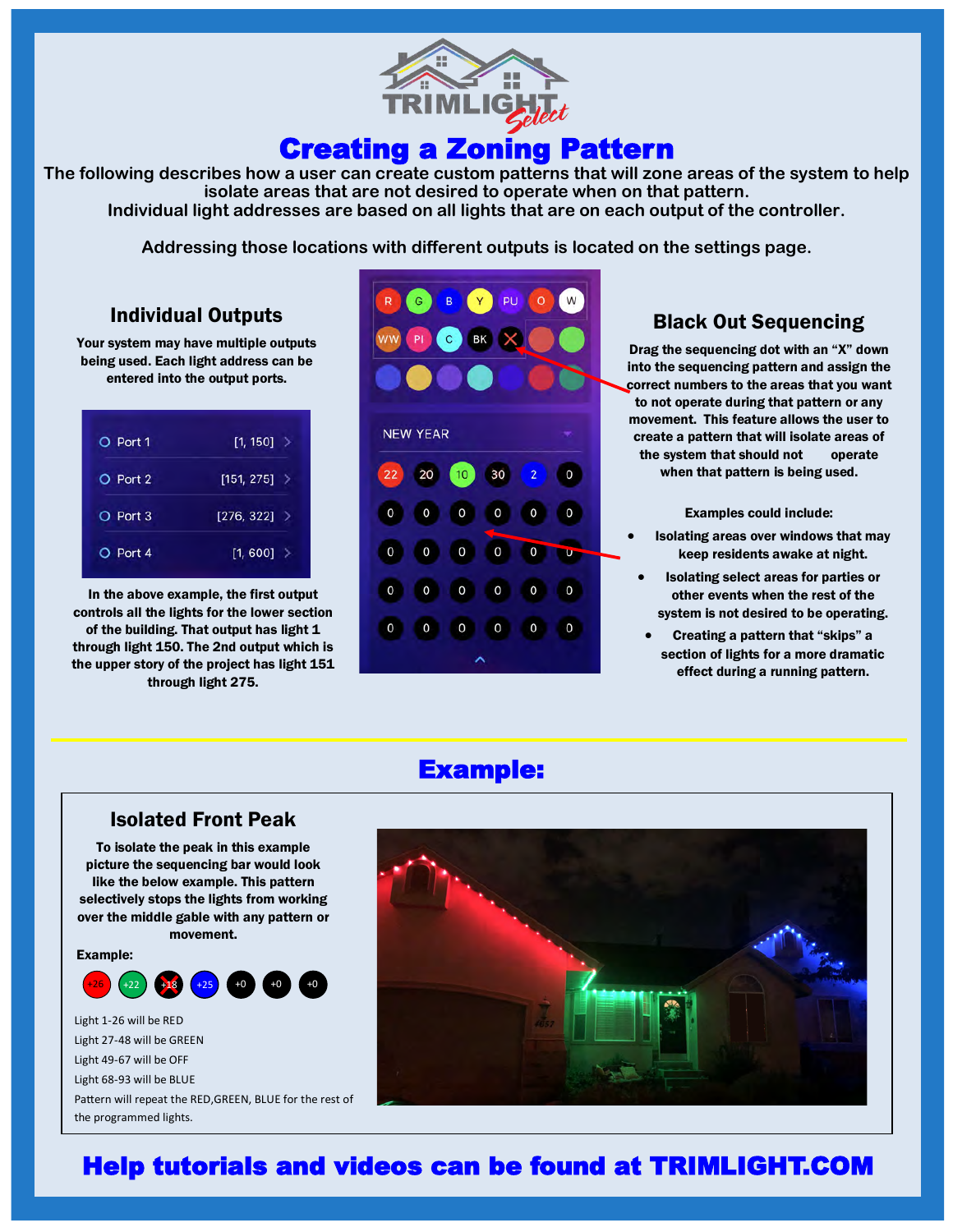

# Timer and Favorite Scene Settings

**The following instructions will help you understand how to set the automatic timer function.**

# Daily Timer Function

The following steps allows a user to choose to have up to 2 daily timers scheduled. This feature will automatically turn on the system everyday without the need for a calendar function to be created for the entire year. It will also shut the system off daily. Ensure the system is in the timer mode (Page 3) for the timer to work properly.



# **Favorites**

This screen highlights all favorites that have been saved for future events. All of these favorites can be edited and/or deleted by sliding the name to the left. Simply touching any of these scenes will automatically put the lights on that scene.

# Combined Effect

This function uses multiple patterns to be on a repeating interval for a unique light show every night.

# Timer Settings

Touch the schedule button to access all of the timer settings in the system.



# Daily Schedule

Use the daily schedule to have the system turn on every day, night, weekday or weekend.

|                  | <b>CLOSE</b>    |
|------------------|-----------------|
| Daily schedule 1 |                 |
| Repetition       | Everpiny 2      |
| Library          | CANADA DAY<br>3 |
| Start time       | 1000 AM 3       |
| Off time         | <b>HODPN</b> >  |
| <b>BACK</b>      |                 |

With the daily schedule toggle switch turned to ON choose the pattern from the Library you would like and which days of the week you would like the selected pattern to turn on. Then choose the times you would like them to turn on and off. A second timer is available if you have a second time of the day you would like the lights to turn on.

# Yearly Calendar Function

The following steps allows a user to choose any specific day or range of days and assign a pattern to those dates. This feature will automatically turn on the system on the selected days throughout each month to any desired pattern that has been set for those days. Ensure the system is in TIMER mode for the events to take priority. (Reference Page 3 for the timer to work properly)



### Choose the Month

Tap on the "Create a Calendar Event" and then choose the desired month for the calendar event

|               |        |                         |    | CLOSE      |
|---------------|--------|-------------------------|----|------------|
| <b>AUGUST</b> |        | DAY<br>Ŧ                |    | ×          |
| 1             | 2      | 3                       | 4  | 5          |
| 6             | 7      | $\overline{\mathbf{8}}$ | 9  | 10         |
| 11            | 12     | 13                      | 14 | 15         |
| 16            | 17     | 18                      | 19 | ${\bf 20}$ |
| 21            | 22     | 23                      | 24 | 25         |
| 26            | $27\,$ | 28                      | 29 | 30         |
| 31            |        |                         |    |            |
| <b>BACK</b>   |        |                         |    | NEXT       |

### Choose the days

Highlight the days you would like to schedule the calendar event. Then push NEXT



### Choose the Pattern and Times

Choose from a saved pattern in the Library and times for ON and OFF then push CREATE. Repeat these steps for other holidays and events

When using calendar events and daily timers on the same date(s), try to avoid overlapping the start and stop times for those events.

REMINDER: ALWAYS RETURN TO THE SETTINGS PAGE AND TURN THE SYSTEM TO TIMER MODE TO ACTIVATE THE TIMERS